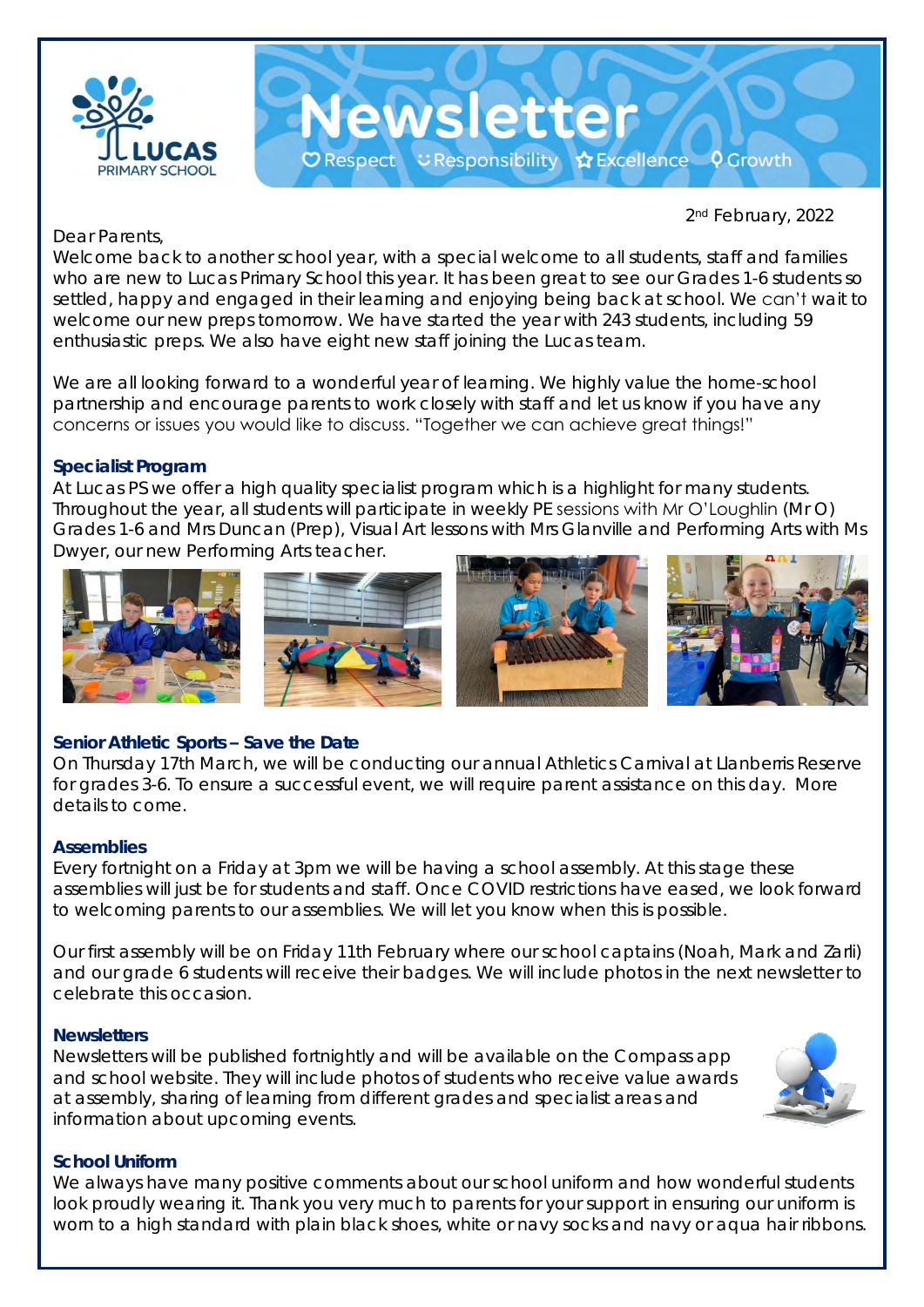A reminder to please ensure long hair (below shoulder length) is tied back and students are not wearing jewellery, nail polish or makeup. Students with pierced ears can wear small studs or sleepers.

### **Compass App**

We encourage all families to download the Compass App as this is an important method for home-school communication. All new families have been sent an email with their Compass username and temporary password. Please refer to this email for further details. If you can't locate the email or have any questions, please contact Ruth in our school office.

### **Seesaw**

We will also be using the Seesaw App to share and celebrate learning and events with families. Class teachers will send home Seesaw consent forms and other details in the coming days. Please return the consent form asap so teachers can start sharing photos and information with you.

## **Lunch Orders**

A lunch order service is available on Fridays each week with a variety of food choices. Orders need to be placed online via the QuickCliq app and are delivered to the school at lunchtime. The lunch order menu and QuickCliq app information are available on our school website. Paper copies are also available at our school office. **The first day for lunch orders is this Friday 4th February.** 

## **Attendance**

It is very important that students arrive at school on time and ready to learn. Each day the roll is marked at 9am and any unexplained absences followed up. Please ensure that you let the school know if your child is going to be away by either ringing the office or entering the absence on Compass. If your child is late and arrives after the 9am bell, they need to come to the office first to collect a late pass before going to their classroom.

# **First Aid / Medication**

Please ensure you keep the school up to date with any medical conditions your child has. If your child has asthma, a current Asthma Plan is required. Any medication that needs to be taken during school hours must be handed in to the school office for safe storage. If your child attends the sick bay during the day you will receive a Compass message. If they have a more serious injury or are feeling unwell and need to go home, we will call parents.

## **Meet & Greets**

In the week beginning Monday 21st February, we will be conducting Meet and Greet parent/teacher meetings. This will provide an opportunity for parents to meet with their child's class teacher, to share information and discuss concerns, goals and expectations for the year. More details will be provided next week. Meetings will be booked via the Compass App.

# **Mental Health in Primary Schools Pilot**

This year, our school will be involved in the Mental Health in Primary Schools Pilot. The MHiPS Pilot is a Department of Education and Training initiative, designed to promote a whole-school approach to mental health and wellbeing. The Pilot is being delivered in partnership with Murdoch Children's Research Institute and the Melbourne Graduate School of Education.

The Pilot provides our school with funding during 2022 to employ a teacher-qualified professional as a Mental Health and Wellbeing Coordinator who will lead a whole-school approach to mental health prevention and early intervention approaches that are embedded in the classroom. This will enable us to further deepen our current practices to support our students' wellbeing. We congratulate Cass Jackson-Lee who was the successful applicant for the Mental Health and Wellbeing Coordinator role in our school. We know Cass will do a wonderful job leading this initiative.